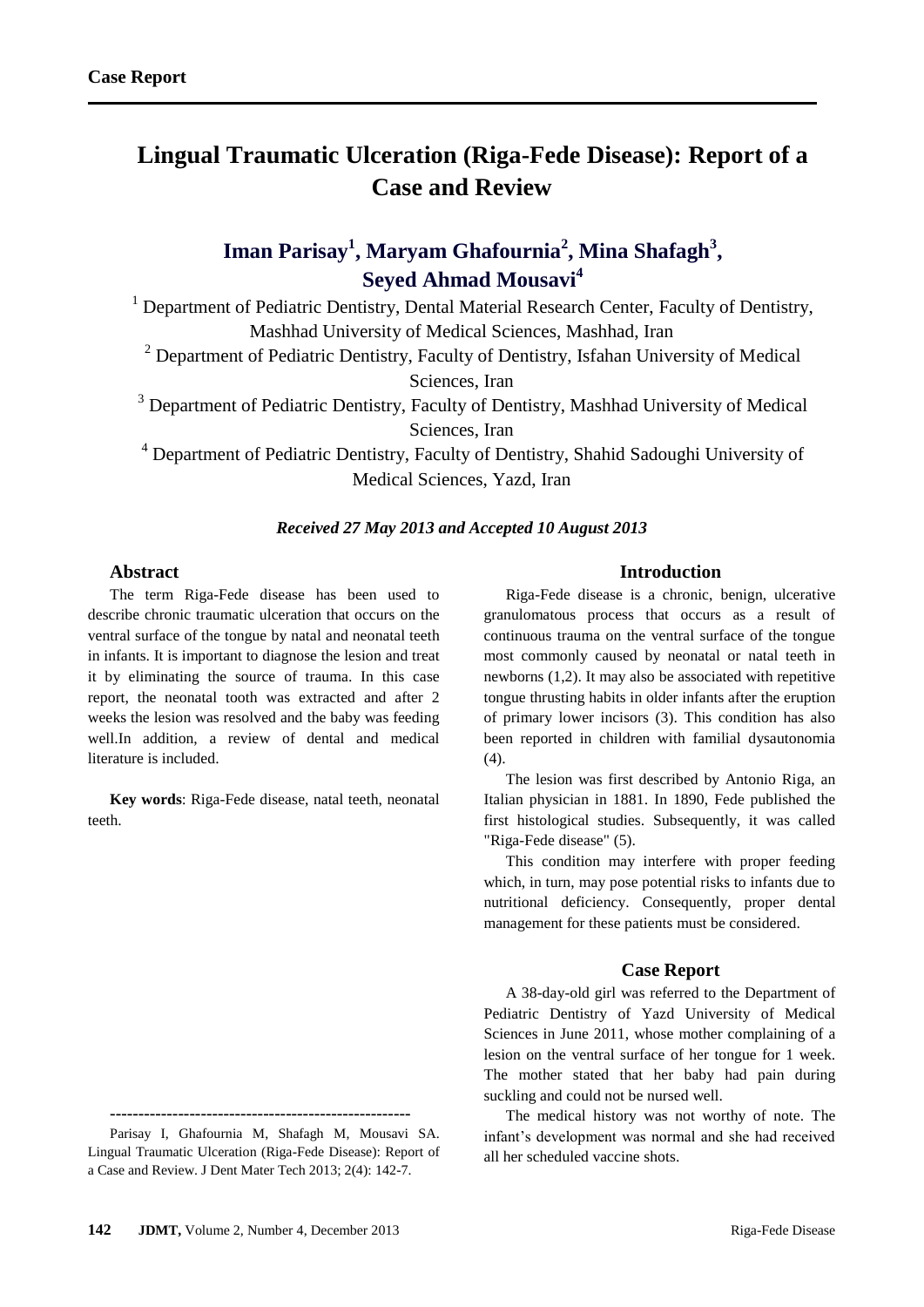Intraoral examination revealed one crown (tooth) in the anterior region of the mandibular arch. According to the mother, the tooth had erupted 10 days after birth. The neonatal tooth exhibited grade 2 mobility. The ventral surface of the tongue showeda  $10^{mm} \times 12^{mm}$ ulcerationthat extended from the lingual frenum to the anterior border of the tongue (Fig. 1).

On palpation, the area elicited a pain response. There were no other lesions in any parts of the mouth. Based on the clinical findings, the diagnosis of Riga-Fede disease was made.

Because of the mobility of the neonatal tooth and the risk of aspiration, the extraction of neonatal toothwas considered as the treatment choice compared to more conservative alternatives.

There was no contraindication for extraction. The tooth was removed under topical anesthesia. In the 12 day recall, the lesion had healed completely. The mother was satisfied with the infant's improved feeding (Fig. 2).

#### **Review**

A literature search was performed for all reported cases of Riga-Fede disease in the English literature of PubMed, Cochrane, Science direct, Google Scholar and Scopus databases. A summary of these case reports is shown in Table 1.



**Figure 1.** Riga-Fede lesion on the ventral surface of the tongue caused by neonatal tooth



**Figure 2.** The healed lesion 12 days after tooth extraction

| Authors        | Year | Gender                    | Age          | Site               | (NEO) Natal | Treatment                  |
|----------------|------|---------------------------|--------------|--------------------|-------------|----------------------------|
|                |      |                           | (Month)      |                    | Teeth       |                            |
| Amberg $(6)$   | 1902 | M                         | 7            | sublingual         | no          | excision                   |
| Bray $(6)$     | 1927 | M                         | 9            | sublingual         | no          | excision                   |
| Bradley (6)    | 1932 | F                         | 8            | sublingual         | no          | excision                   |
| Moncrieff (6)  | 1933 | M                         | 6            | sublingual         | no          | weaning                    |
| Newman (6)     | 1935 | M                         | 6            | sublingual         | no          | smoothening lower incisors |
|                |      | M                         | 8            | dorsum of tongue   | no          | extraction                 |
| Abramson (5)   | 1944 | $\mathbf{F}$              | 11           | sublingual         | no          | excision                   |
|                |      | $\mathbf F$               | 9            | sublingual         | no          | excision                   |
| Jacobs $(7)$   | 1956 | unknown                   | 0.3          | sublingual         | yes         | extraction                 |
| McDaniel et al | 1978 | M                         | 6            | dorsum of tongue   | no          | excision                   |
| (8)            |      |                           |              |                    |             |                            |
| Rakocz(4)      | 1987 | $\mathbf M$               | 10           | base and dorsum of | no          | composite coverage         |
|                |      |                           |              | tongue             |             | incisors                   |
| Tomizawa et al | 1989 | $\mathbf M$               | $\mathbf{1}$ | sublingual         | yes         | composite coverage         |
| (9)            |      | M                         | 5            | sublingual         | yes         | incisors                   |
|                |      |                           |              |                    |             | composite coverage         |
|                |      |                           |              |                    |             | incisors                   |
| Eichenfield    | 1990 | $\boldsymbol{\mathrm{F}}$ | 6            | sublingual         | no          | none                       |
| et al $(10)$   |      |                           |              |                    |             |                            |
| Goho $(1)$     | 1996 | $\mathbf F$               | 0.7          | sublingual         | yes         | extraction                 |

#### **Table 1. Summary of all reported cases of patients with Riga-Fede disease**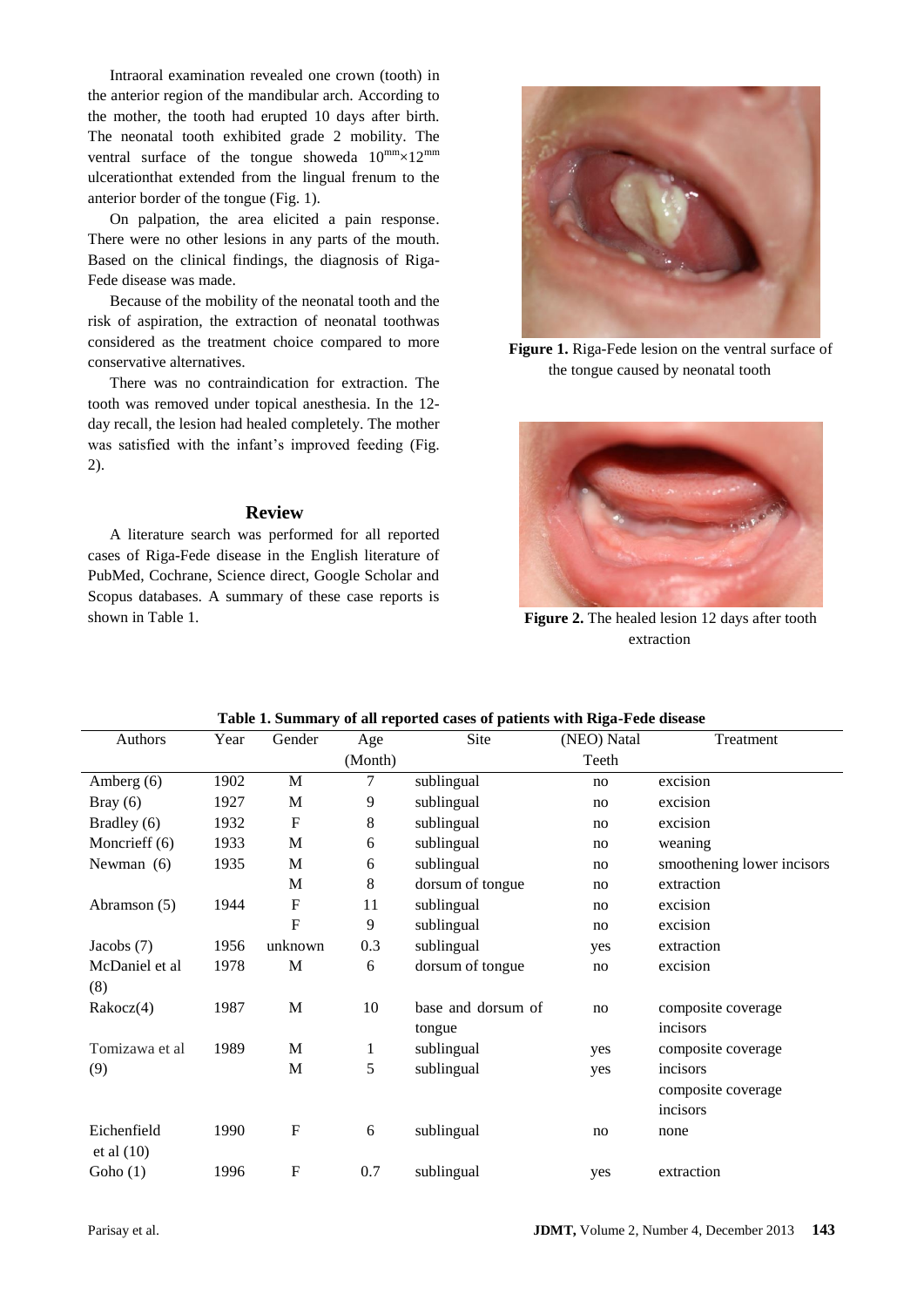|                              |      | $\boldsymbol{\mathrm{F}}$ | 0.3            | sublingual           | yes | composite coverage<br>incisors                       |
|------------------------------|------|---------------------------|----------------|----------------------|-----|------------------------------------------------------|
| Uzamiş $(11)$                | 1999 | M                         | $\overline{c}$ | sublingual           | yes | extraction                                           |
| Slayton (3)                  | 2000 | $\mathbf M$               | 10             | sublingual           | no  | smoothening lower incisors                           |
| Toy $(12)$                   | 2001 | $\mathbf M$               | 20             | sublingual lower lip | no  | unknown                                              |
| Baghdadi (13)                | 2001 | $\mathbf M$               | 10             | sublingual           | no  | smoothening lower incisors<br>topical corticosteroid |
| Baghdadi (14)                | 2002 | $\mathbf F$               | 12             | sublingual           | no  | smoothening lower incisors<br>topical corticosteroid |
| Terzioğlu et al<br>(15)      | 2002 | $\mathbf{M}$              | $\tau$         | sublingual           | no  | none                                                 |
| Zaenglein et al<br>(2)       | 2002 | M                         | 10             | tongue lower lip     | no  | unknown                                              |
| Ahmet et al (16)             | 2003 | $\boldsymbol{\mathrm{F}}$ | $\overline{9}$ | sublingual           | no  | none                                                 |
| Hegde $(17)$                 | 2005 | $\mathbf F$               | $\mathbf{1}$   | sublingual           | yes | extraction                                           |
| Campos-Muñoz<br>et al $(18)$ | 2006 | $\mathbf M$               | 11             | sublingual           | no  | nasogastric feeding tube                             |
| Baroni et al<br>(19)         | 2006 | M                         | 11             | sublingual           | no  | topical odontologic cream<br>teething ring           |
| Domingues-<br>Cruz(20)       | 2007 | M                         | 24             | lower lip            | no  | extraction                                           |
| Narang et al<br>(21)         | 2008 | $\mathbf M$               | 9              | sublingual           | no  | teething ring<br>release of tongue tie               |
| Jariwala et al<br>(22)       | 2008 | $\boldsymbol{\mathrm{F}}$ | 1.5            | sublingual           | yes | extraction                                           |
| Ceyhan et al<br>(23)         | 2009 | M                         | 15             | sublingual           | no  | topical corticosteroid                               |
| Taghi et al (24)             | 2009 | $\mathbf M$               | 8              | sublingual           | no  | composite coverage<br>incisors                       |
| Choi et al $(25)$            | 2009 | $\mathbf M$               | 8              | sublingual           | no  | composite coverage                                   |
|                              |      | $\mathbf F$               | 2              | sublingual           | no  | incisors<br>smoothening incisal edges                |
| Eley et al $(26)$            | 2010 | $\boldsymbol{\mathrm{F}}$ | 11             | sublingual           | no  | excision                                             |
| Dubois et al<br>(27)         | 2010 | unknown                   | 6              | tongue lower lip     | no  | Unknown                                              |
| Nagaveni et al               | 2011 | $\mathbf M$               | $\mathbf{1}$   | Unknown              | yes | extraction                                           |
| (28)                         |      | $\boldsymbol{\mathrm{F}}$ | 1              | unknown              | yes | extraction                                           |
|                              |      | $\mathbf M$               | 1              | unknown              | yes | extraction                                           |
|                              |      | $\mathbf F$               | 1              | unknown              | yes | extraction                                           |
|                              |      | $\mathbf M$               | 1              | sublingual           | yes | vitamin K administration +                           |
|                              |      | ${\bf F}$                 | 1              | unknown              | yes | extraction                                           |
|                              |      | $\mathbf F$               | 1              | unknown              | yes | extraction                                           |
|                              |      | $\mathbf M$               | 1              | unknown              | yes | extraction                                           |
|                              |      | $\mathbf M$               | 1              | sublingual           | yes | extraction                                           |
|                              |      | ${\bf F}$                 | $\mathbf{1}$   | unknown              | yes | extraction                                           |
|                              |      | $\mathbf M$               | 1              | unknown              | yes | extraction                                           |
|                              |      | $\mathbf{F}$              | 1              | unknown              | yes | extraction                                           |
|                              |      | $\mathbf M$               | $\mathbf{1}$   | unknown              | yes | extraction                                           |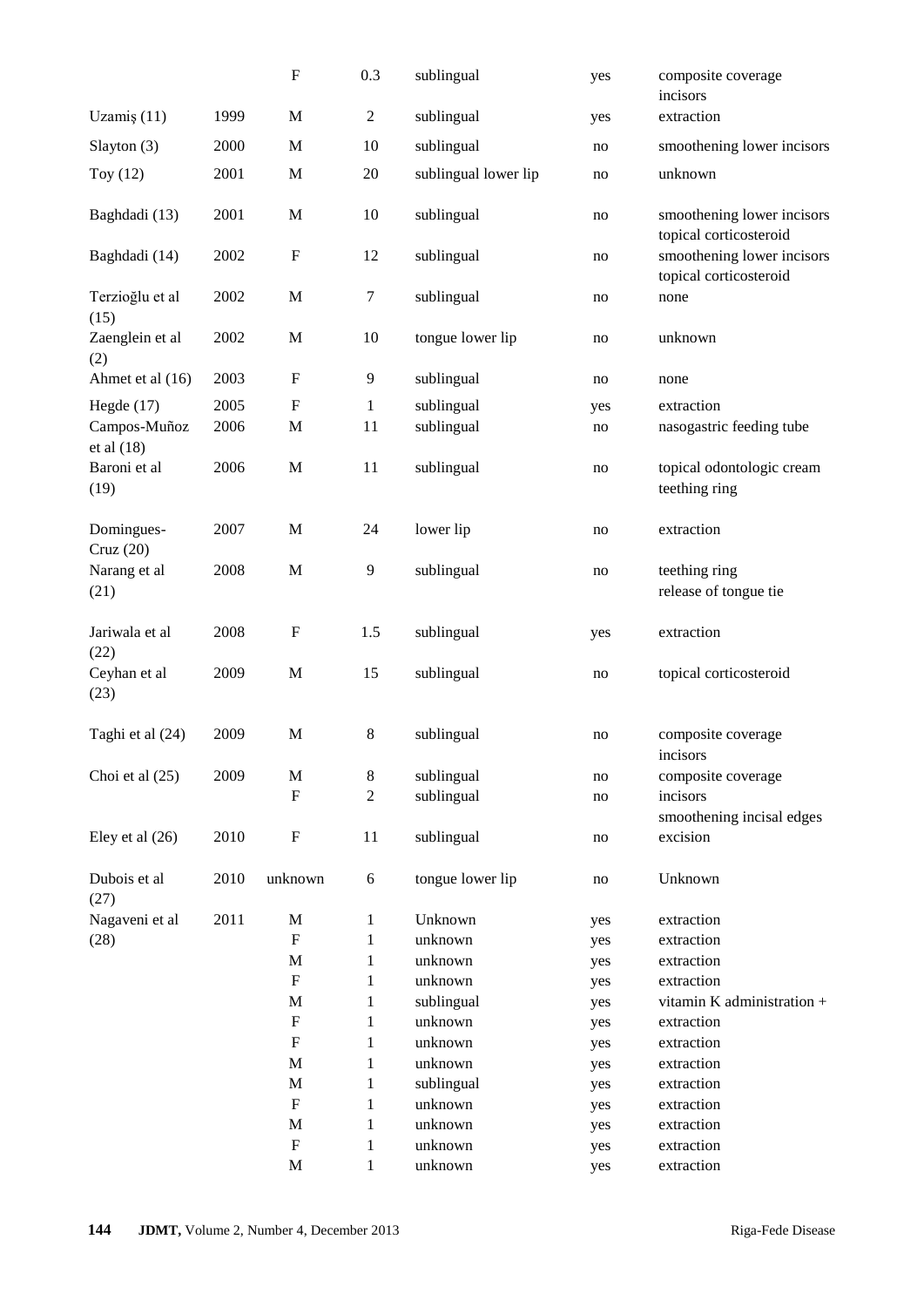|                             |      | M<br>F |                | sublingual<br>unknown            | yes<br>yes | vitamin K administration $+$<br>extraction<br>extraction<br>extraction |
|-----------------------------|------|--------|----------------|----------------------------------|------------|------------------------------------------------------------------------|
| Van der Meij<br>et al $(6)$ | 2012 | M      | 6              | sublingual                       | no         | excision                                                               |
| Marie et al $(29)$          | 2012 | F      | 10             | lower lingual apex               | no         | unknown                                                                |
| Costacurta et al<br>(30)    | 2012 | F      | 2              | ventral surface of<br>the tongue | yes        | extraction                                                             |
| Rachel Dunlop<br>(31)       | 2013 | F      | $\overline{c}$ | anterior ventral<br>tongue       | yes        | extraction                                                             |

## **Discussion**

The teeth observed at birth or during the first 30 days of life are called natal and neonatal teeth. In the past, this eruption anomaly was superstitiously associated with good or bad omens in the folklore. This explains the abundance of reports about this condition since 59 B.C., as observed in cuneiform inscriptions discovered in the  $19<sup>th</sup>$  century (25).

Riga-Fede disease is initiated by the erosion produced by the sawing of the lingual frenum on the sharp, cutting edges of lower central incisors.With repeated trauma and secondary infection, granulation tissue forms and produces a tumor likemass, which is usually disc-shaped and about 1mm in diameter. In the center, there is usually an ulcerated area covered with fibrinous pseudomembrane. The lesion sometimes causes difficulty in nursing but there are no other symptoms. There is no associated lymphadenopathy or adjacent inflammation.

In this case report, Riga-Fede disease is associated with neonatal teeth and is similar to 29 cases which have been reported since 1902.

According to all case reports of Riga-Fede disease since 1902 including ours, the most common site where the ulcer occurs, is the sublingual region of the mouth.

Treatment of the disease should begin conservatively and should focus on eliminating the source of trauma. Failure to diagnose and late treatment can result in dehydration and malnutrition. For traumatic lesions which have a clear irritating factor, the factor should be removed first. If healing does not occur after 2 weeks, biopsy is indicated (32).

There are several treatment options for Riga-Fede disease but conservative method was chosen as treatment option over extraction of the teeth. In the case of mild to moderate irritation to the tongue, a conservative approach such as smoothing the incisal edge with an abrasive instrument is advocated (17). Alternatively, a small increment of composite resin may be bonded to the incisal edges of the teeth (25). Among several reported cases since 1902, in 24 cases the teeth were extracted. Composite restoration and incisal edge smoothing were only performed in 6 and 5 cases, respectively. Because of the risk of aspiration and the difficulty of placing a compositerestoration, it seems that many clinicians prefer to extract the irritating teeth. In this case because of mobility of the tooth and the risk of aspiration, the tooth was extracted. In such a case; this procedure should not pose any difficulties since the teeth can be removed with the forceps or even with fingers. Defer the extraction until the 10th day of life to prevent hemorrhage andassess the need for administering vitamin K before the operation. This waiting period is necessary in order for the commensal flora of the intestine to establish and produce vitamin K as well as t for prothrombin production in the liver (33). For our 38-day patient, however, this waiting period was not necessary andtooth extraction was performed safely without the need for vitamin K administration. Two weeks after tooth extraction, the lesion was fully recovered and the infant was feeding normally.

## **References**

- 1. Goho C. Neonatal sublingual traumatic ulceration (Riga-Fede disease): Reports of cases. J Dent Child 1996;63:362-4.
- 2. Zaenglein AL, Chang MW, Meehan SA, Axelrod FB, Orlow JR. Extensive Riga-Fede disease of the lip and tongue. J Am Acad Dermatol 2002;47: 445-47.
- 3. Slayton R. Treatment alternatives for sublingual traumatic ulceration (Riga-Fede disease). Fed Dent 2000;22:413-4.
- 4. Rakocz M, Frand M, Brand N. Familial dysatonomia with Riga-Fede's disease: report of case. J Dent Child 1987;54:57-9.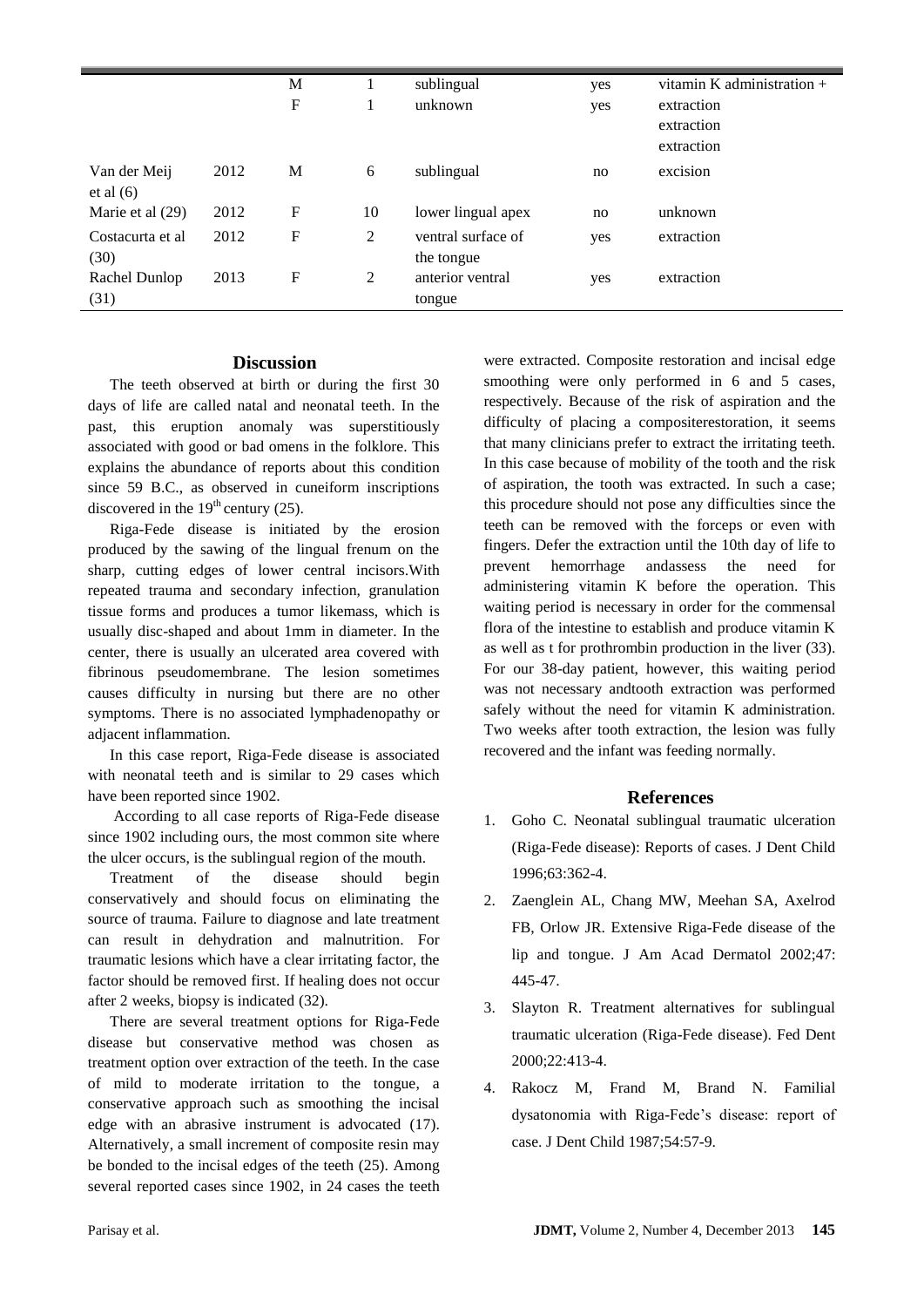- 5. Abramson M, Dowrie JO. Sublingual granuloma in infancy (Riga-Fede disease): reports of two cases. J Pediatr 1944;24:195-8.
- 6. van der Meij EH, de Vries TW, Eggink HF, de Visscher JG. Traumatic lingual ulceration in a newborn: Riga-Fede disease. Ital J Pediatr 2012;38:20.
- 7. Jacobs M. Oral lesions in childhood. Oral Surg 1956;9:871-81.
- 8. McDaniel RK, Morano PD. Reparative lesion of the tongue. Oral Surg 1978;45:266–71.
- 9. [Tomizawa M,](http://europepmc.org/search/?page=1&query=AUTH:%22Tomizawa+M%22) [Yamada Y,](http://europepmc.org/search/?page=1&query=AUTH:%22Yamada+Y%22) [Tonouchi K,](http://europepmc.org/search/?page=1&query=AUTH:%22Tonouchi+K%22) [Watanabe](http://europepmc.org/search/?page=1&query=AUTH:%22Watanabe+H%22)  [H,](http://europepmc.org/search/?page=1&query=AUTH:%22Watanabe+H%22) [Noda](http://europepmc.org/search/?page=1&query=AUTH:%22Noda+T%22) T. Treatment of Riga-Fede's disease by resin-coverage of the incisal edges and seven cases of natal and neonatal teeth. [Japanese J Pedodont](http://europepmc.org/search/?page=1&query=ISSN:%220583-1199%22) 1989;27:182-90.
- 10. Eichenfield LF, Honig PJ, Nelson L. Traumatic granuloma of the tongue (Riga-Fede disease): association with familial dysautonomia. J Pediatr 1990;116:742–4.
- 11. Uzamiş M, Turgut M, Olmez S. Neonatal sublingual traumatic ulceration (Riga-Fede disease): a case report. Turk J Pediatr 1999;41:113– 6.
- 12. Toy BR. Congenital autonomic dysfunction with universal pain loss (Riga-Fede disease). Dermatol Online J 2001;7:17.
- 13. Baghdadi ZD. Riga-Fede Disease: Report of a case and review. J Cl Fed Dent 2001;25:209-13.
- 14. Baghdadi ZD. Riga-Fede disease: association with microcephaly. Int J Paediatr Dent 2002;12:442–5.
- 15. Terzioğlu A, Bingu F, Aslan G. Lingual traumatic ulceration (Riga-Fede disease). J Oral Maxillofac Surg 2002;60:478.
- 16. Ahmet T, Ferruh B, Gurcan A. Lingual traumatic ulceration (Riga-Fede disease). Br J Oral Maxillofac Surg 2003;41:201.
- 17. Hegde RJ. Sublingual traumatic ulceration due to neonatal teeth (Riga-Fede disease). J Indian Soc Pedo Prev Dent 2005;23:51–2.
- 18. Campos-Muñoz L, Quesada-Cortés A, Corral-De la Calle M, et al. Tongue ulcer in a child: Riga-Fede

disease. J Eur Acad Dermatol Venereol 2006;20:1357–9.

- 19. Baroni A, Capristo C, Rossiello L, Faccenda F, Satriano RA. Lingual traumatic ulceration (Riga-Fede disease). Int J Dermatol 2006;45:1096–7.
- 20. Domingues-Cruz J, Herrera A, Fernandez-Crehuet P, Garcia-Bravo B, Camacho F. Riga-Fede disease associated with postanoxicen cephalopathy and trisomy 21: a proposed classification. Pediatr Dermatol 2007;24:663–5.
- 21. Narang T, De D, Kanwar AJ. Riga-Fede disease: trauma due to teeth ortongue tie? J Eur Acad Dermatol Venereol 2008;22:395–6.
- 22. Jariwala D, Graham RM, Lewis T. Riga-Fede disease. Br Dent J 2008;204:171.
- 23. Ceyhan AM, Yildirim M, Basak PY, Akkaya VB, Ayata A. Traumatic lingualulcer in a child. Clin Exp Dermatol 2009; 34:186–8.
- 24. Taghi A, Motamedi MHK. Riga-Fede disease: a histological study and casereport. Indian J Dent Res 2009; 20:227–9.
- 25. Choi SC, Park JH, Choi YC, Kim GT. Sublingual traumatic ulceration (a Riga-Fede disease): report of two cases. Dent Traumatol 2009;25:48–50.
- 26. Eley KA, Watt-Smith PA, Watt-Smith SR. Deformity of the tongue in an infant: Riga- Fede disease. Paediatr Child Health 2010;15:581–2.
- 27. [Dubois L,](http://www.ncbi.nlm.nih.gov/pubmed?term=Dubois%20L%5BAuthor%5D&cauthor=true&cauthor_uid=20506904) [Keuning KH,](http://www.ncbi.nlm.nih.gov/pubmed?term=Keuning%20KH%5BAuthor%5D&cauthor=true&cauthor_uid=20506904) [Lindeboom JA.](http://www.ncbi.nlm.nih.gov/pubmed?term=Lindeboom%20JA%5BAuthor%5D&cauthor=true&cauthor_uid=20506904) Traumatic ulceration of the tongue in an infant. [Ned Tijdschr](http://www.ncbi.nlm.nih.gov/pubmed/20506904) [Tandheelkd](http://www.ncbi.nlm.nih.gov/pubmed/20506904) 2010;117:274-5.
- 28. Nagaveni N, [Basavanthappa](http://www.ncbi.nlm.nih.gov/pubmed/?term=Basavanthappa%20NN%5Bauth%5D) A, [Umashankara KB,](http://www.ncbi.nlm.nih.gov/pubmed/?term=Kagathur%20U%5Bauth%5D) Radhika N, [Basavanthappa](http://www.ncbi.nlm.nih.gov/pubmed/?term=Basavanthappa%20RN%5Bauth%5D) C, [Satisha TS.](http://www.ncbi.nlm.nih.gov/pubmed/?term=Suryaprakash%20ST%5Bauth%5D) Natal and neonatal teeth: aretrospective study of 15 cases. Eur J Dent 2011;5:168–72.
- 29. [Marie J,](http://www.ncbi.nlm.nih.gov/pubmed?term=Marie%20J%5BAuthor%5D&cauthor=true&cauthor_uid=22963964) [Fricain JC,](http://www.ncbi.nlm.nih.gov/pubmed?term=Fricain%20JC%5BAuthor%5D&cauthor=true&cauthor_uid=22963964) [Boralevi F.](http://www.ncbi.nlm.nih.gov/pubmed?term=Boralevi%20F%5BAuthor%5D&cauthor=true&cauthor_uid=22963964) Riga-Fede disease. Ann Dermatol Venereol 2012;139:546-9.
- 30. Costacurta M, Maturo P, Docimo R. [Riga-Fede](http://www.ncbi.nlm.nih.gov/pubmed/23285403) disease [and neonatal teeth.](http://www.ncbi.nlm.nih.gov/pubmed/23285403) Oral Implantol (Rome) 2012;5:26-30.
- 31. Dunlop R, Barton D, Jones J. Riga-Fede [disease: a](http://www.ncbi.nlm.nih.gov/pubmed/22981150)  [case report.](http://www.ncbi.nlm.nih.gov/pubmed/22981150) J Pediatr Health Care 2013;27:155-7.